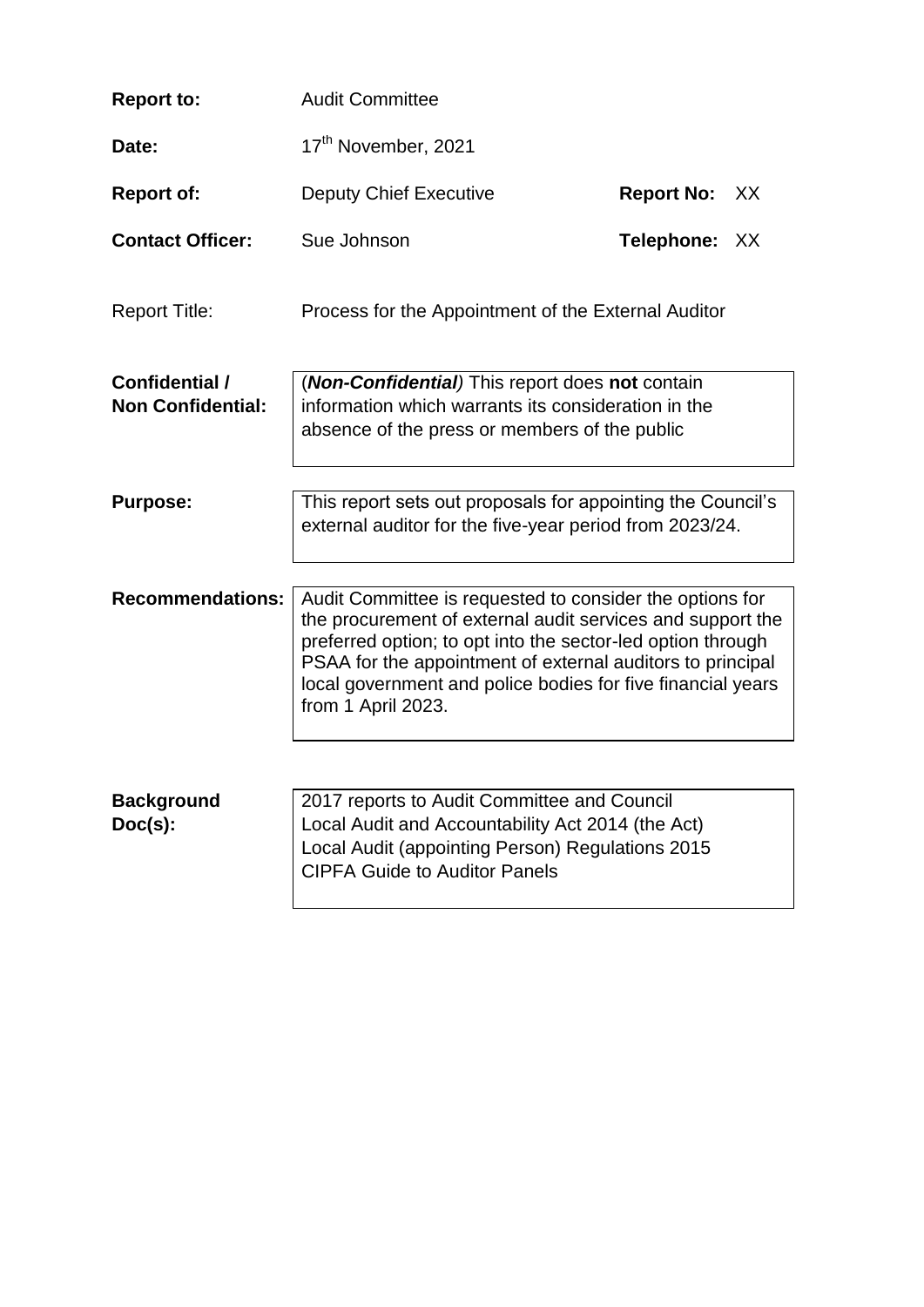### **1 Introduction**

- 1.1 The Local Audit and Accountability Act 2014 (the Act) at Section 7 states that a "relevant authority must appoint a local auditor to audit its accounts for a financial year not later than 31 December in the preceding financial year." The current auditor appointment arrangements cover the period up to and including the audit of the 2022/23 accounts.
- 1.2 In 2017 the Council opted into the 'appointing person' national auditor appointment arrangements established by Public Sector Audit Appointments (PSAA) for the period covering the accounts for 2018/19 to 2022/23.
- 1.3 PSAA is now undertaking a procurement for the next appointing period, covering audits for 2023/24 to 2027/28. During Autumn 2021 all local government bodies need to make decisions about their external audit arrangements for accounting periods from 2023/24.
- 1.4 The closing date to opt in to the PSAA arrangement is 11 March 2022. This enables procurement and award of contracts by the statutory deadline of 31 December 2022.
- 1.5 This report sets out the options open to the Council and the basis of officers' recommendation to Audit Committee to opt into the national arrangement with PSAA.

### **2 Background**

- 2.1 There is a requirement under the Local Audit and Accountability Act 2014 for all local government and NHS bodies in England to locally appoint their external auditors.
- 2.2 There are three options open to the Council under the Act which are:
	- Option 1: Make a stand-alone appointment as Bolton Council
	- Option 2: Establish local joint procurement arrangements
	- Option 3: Opt-in to a sector led body appointed by the Secretary of State under the Act - Public Sector Audit Appointments (PSAA) Limited.
- 2.3 New appointments for auditors need to be made by December 2022 regardless of which option is chosen.
- 2.4 In accordance with Regulation 19 of the Local Audit (Appointing Person) Regulations 2015, the decision on opt-in must be taken by Council ("full authority").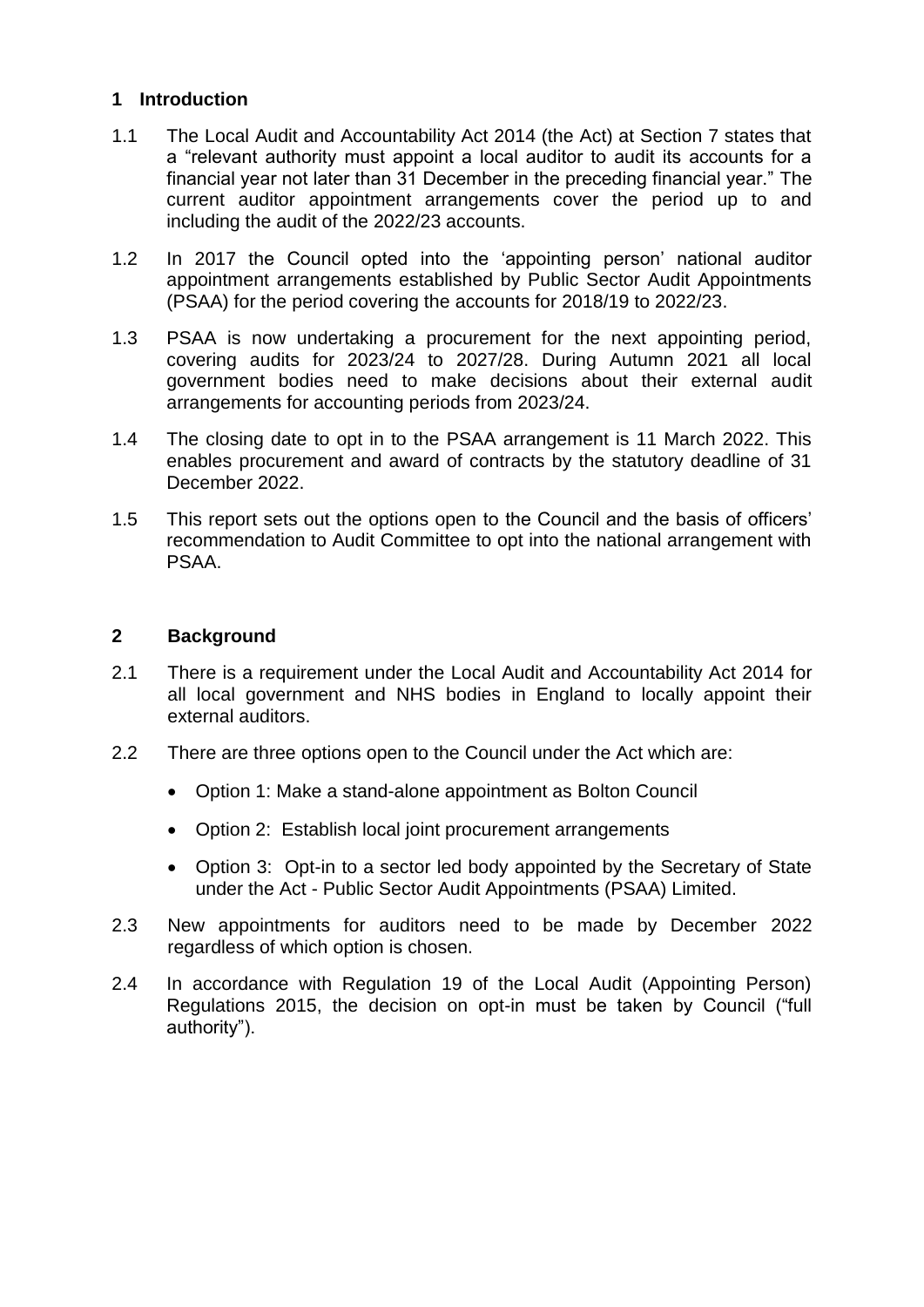### **3 Review of Options**

3.1 A review of options was presented to Audit Committee and Council in 2017 to support the decision to opt in to the PSAA arrangements. The basis for that decision has not fundamentally changed in the intervening period and in summary the pros and cons of the options are:

### **Option 1: Make a stand-alone appointment as Bolton Council**

- 3.2 This option requires the Council to appoint an Audit Panel, separate in role and membership to the Audit Committee, to oversee the procurement and management of the external audit contract. It requires the whole or majority of the membership to be independent of the Council and this means that elected members will not have a majority input to assessing bids and choosing to which audit firm to award a contract for the Council's external audit.
- 3.3 This approach requires additional capacity and expertise to administer the process and to deliver the functions of the Panel. It will also result in the costs of tendering being borne solely by the Council.
- 3.4 The option limits the market influence that the Council has through the letting of a standalone contract and it is not guaranteed that firms will submit tenders for this work given widely reported capacity issues in the market and given they will also be competing as part of the PSAA arrangement. This presents a risk of being unable to make an appointment by the statutory deadline. In addition, the Council could not take advantage of the 'economy of scale' created through joint or national procurement.
- 3.5 This option does enable the Council to determine cost, quality and social value weightings in its procurement process whereas opting into PSAA will require us to align with their scoring and appointment processes.

# **Option 2: Establish local joint procurement arrangements**

3.6 In 2017 an option was explored to establish Greater Manchester level procurement arrangements. Whilst affording greater economies of scale this approach does largely present the same risks and opportunities as the standalone option. It also increases the risk that firms will not bid as they are at heightened risk of having a conflict of interest at one of the authorities. The option has been discussed with Greater Manchester Treasurers and the consensus is that this presents a high level of risk, with relatively low benefits compared to option 3.

# **Option 3: Opt in to PSAA**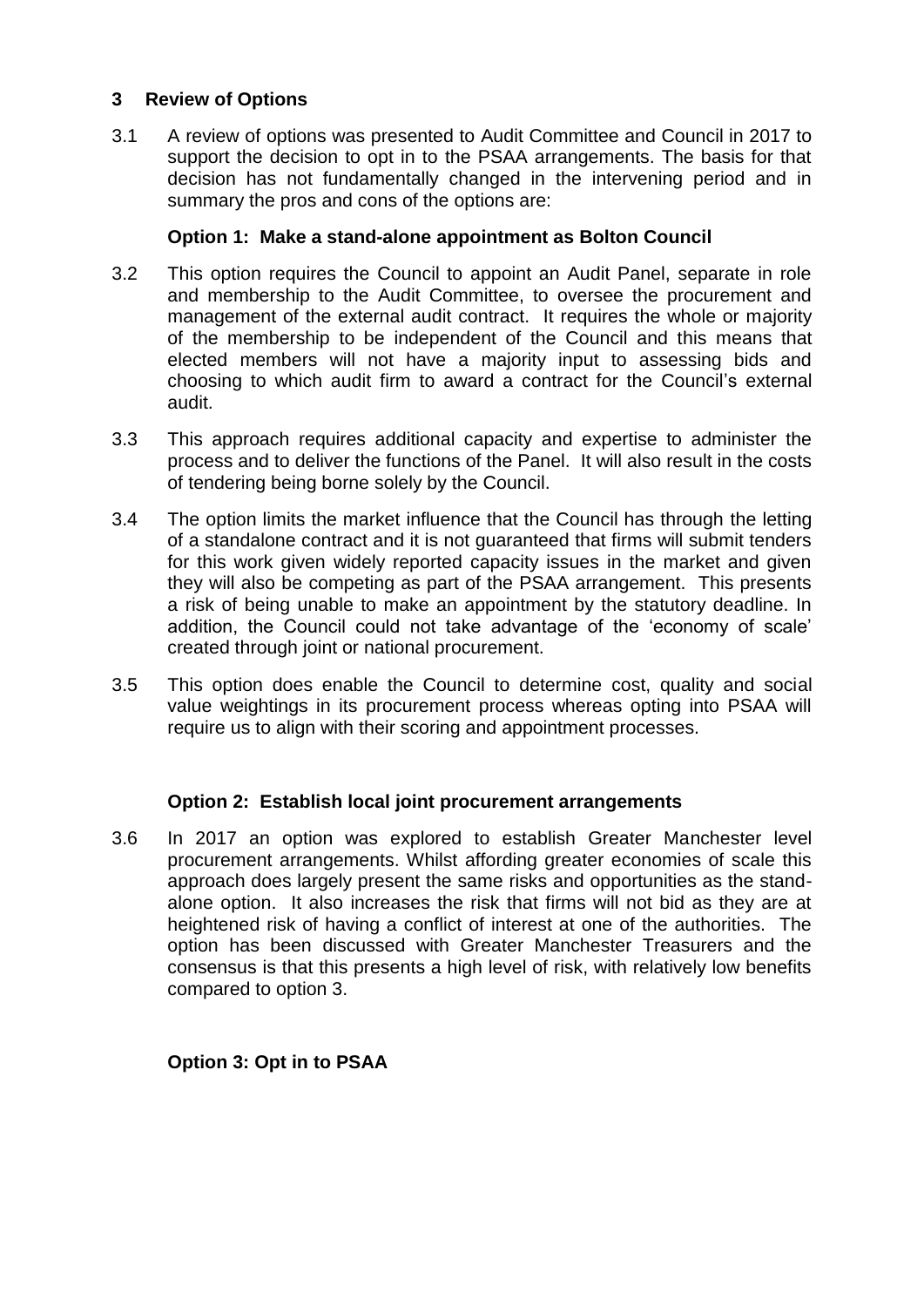- 3.7 PSAA was the option selected in 2017 for the reasons set out below. Given challenges and capacity in the market and the need to maintain a high quality of external audit provision, there is an even stronger case that this option will produce better outcomes and will be less burdensome for the Council, compared to procurement undertaken locally because:
	- collective procurement reduces overall costs for the sector and for individual authorities compared to smaller local procurements and contract management arrangements;
	- there is no required to establish a specific Council auditor panel with an independent chair and independent members to oversee a local auditor procurement and ongoing management of an audit contract;
	- supporting the sector-led body offers the best way of ensuring there is a continuing and sustainable public audit market into the medium and long term; and
	- it is the best opportunity to secure the appointment of a qualified, registered auditor - there are only nine accredited local audit firms, and a local procurement would be drawing from the same limited supply of auditor resources as PSAA's national procurement.
- 3.8 Key features of the PSAA approach are:
	- contracts let under the PSAA opt-in will run for five years;
	- contracts between PSAA and the audit firms will require firms to deliver audits compliant with the National Audit Office (NAO) Code of Audit Practice;
	- the number of firms eligible to undertake local public audit is regulated through the Financial Reporting Council and the Recognised Supervisory Bodies (RSBs). Only appropriately accredited firms will be able to bid for appointments;
	- PSAA will manage current and potential future conflicts of interest rather than the Council having to re-procure contracts should such conflicts arise;
	- opting into the PSAA will remove the need to set up an auditor panel in addition to the Council's Audit Committee;
	- in addition to working with the LGA, a stakeholder advisory panel with representative organisations for councils, police and fire bodies ensures ongoing influence and engagement with PSAA;
	- PSAA is a not-for-profit organisation whose costs are around 4% of the scheme with any surplus distributed back to scheme members;
	- scale fees will vary in line with the additional work needed which reflects risk and complexity (scale is set following consultation with opted in bodies);